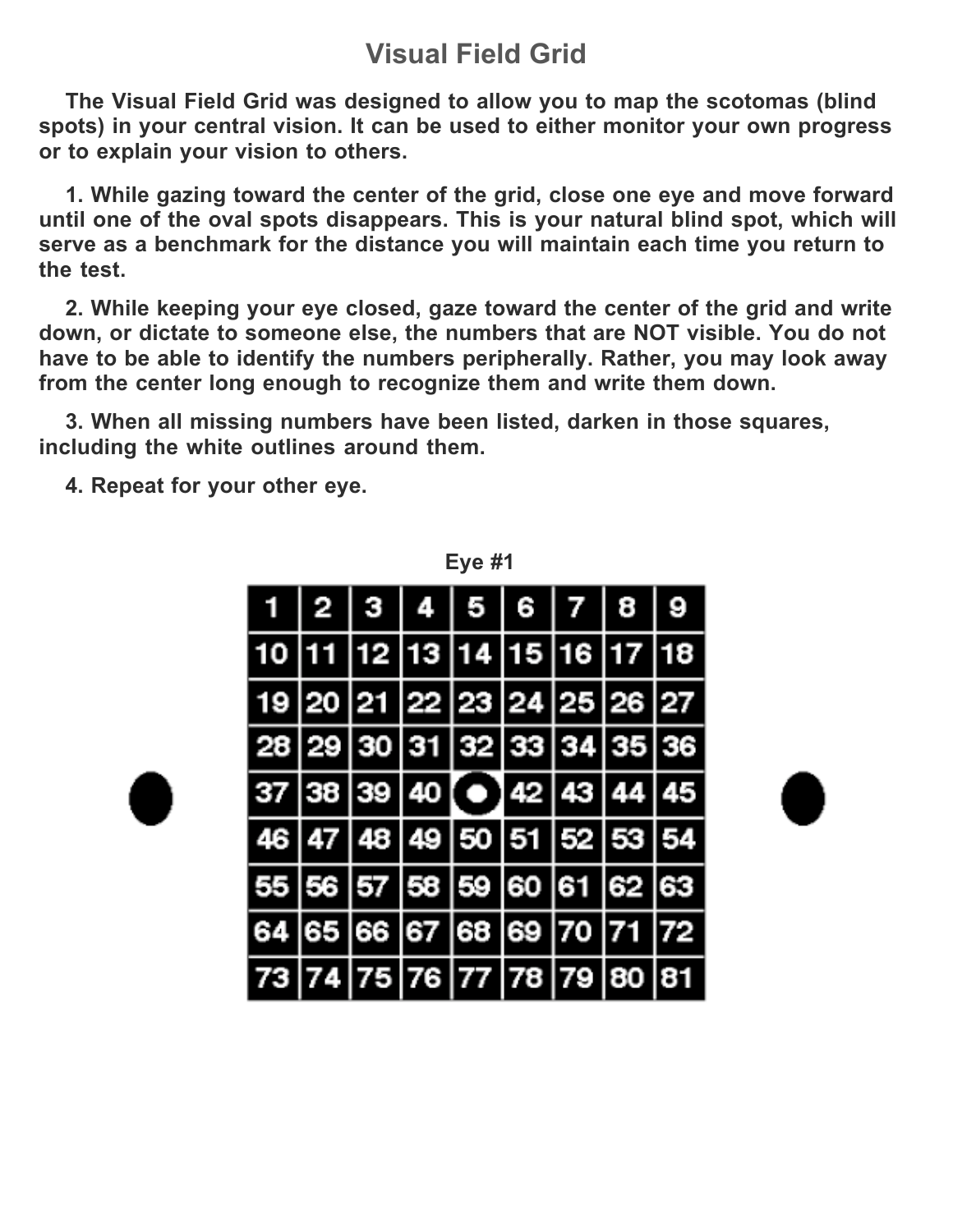|--|--|

|  |       |                                  | 5<br>ı | 6   7   |                            |   |
|--|-------|----------------------------------|--------|---------|----------------------------|---|
|  |       | 13 1                             |        | 4 15 16 |                            | 8 |
|  |       |                                  |        |         | 19 20 21 22 23 24 25 26 27 |   |
|  |       |                                  |        |         | 28 29 30 31 32 33 34 35 36 |   |
|  |       |                                  |        |         | 37 38 39 40 0 42 43 44 45  |   |
|  |       |                                  |        |         | 46 47 48 49 50 51 52 53 54 |   |
|  |       |                                  |        |         | 56 57 58 59 60 61 62 63    |   |
|  | 66 67 |                                  | 68     | 69 70   | 71                         |   |
|  |       | 74   75   76   77   78   79   80 |        |         |                            |   |

© 2006, Dan Roberts

### **Snellen Acuity Chart**

**On the next page is a chart like your doctor uses to determine your visual acuity. Stand at a distance of 10 feet (approximately 3 meters), and test each eye separately under good light. For those whose loss of acuity goes beyond the chart, here is how the "Count Fingers" method converts to acuity fractions:** 

| CF10' (Count Fingers at 10 feet) | 20/800  |
|----------------------------------|---------|
| CF 8'                            | 20/1000 |
| CF 7'                            | 20/1143 |
| CF <sub>6</sub>                  | 20/1333 |
| CF <sub>5</sub>                  | 20/1600 |
| CF 4'                            | 20/2000 |
| CF 3'                            | 20/2666 |
| CF <sub>2</sub>                  | 20/4000 |
| CF 1'                            | 20/8000 |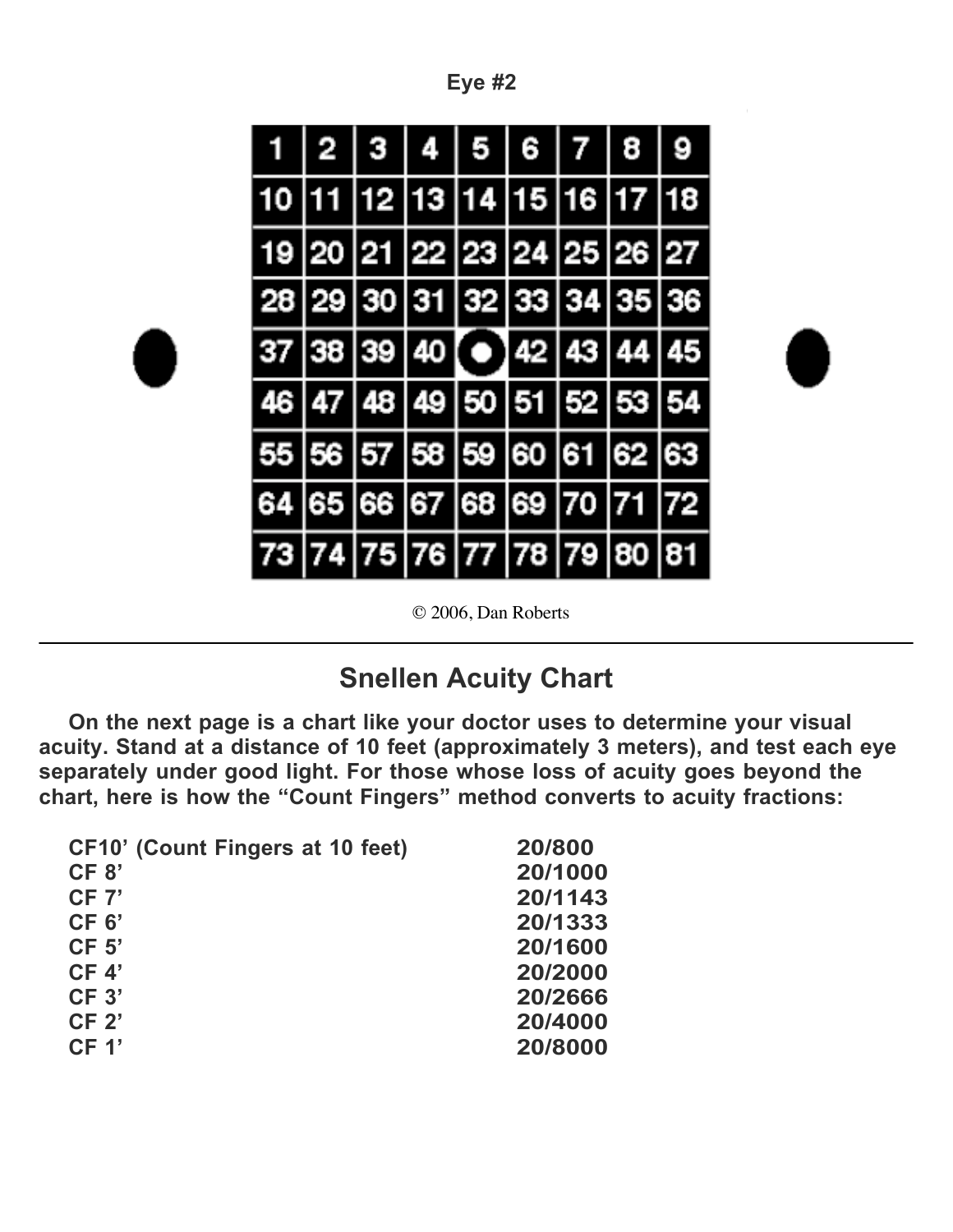|                     | U.S.   | <b>Metric</b> |
|---------------------|--------|---------------|
|                     | 20/200 | 6/60          |
| $\overline{20/100}$ |        | 6/30          |
| $H Z P$ 20/70       |        | 6/21          |
| TXUD                | 20/50  | 6/15          |
| ZADNH               | 20/40  | 6/12          |
| PNTUHX              | 20/30  | 6/9           |
| UAZNFDT             | 20/25  | 6/7.5         |
| <b>NPHTAFXU</b>     | 20/20  | 6/6           |
| <b>XDFHPTZAN</b>    | 20/15  | 6/4.5         |
| FAXTDNHUPZ          | 20/10  | 6/3           |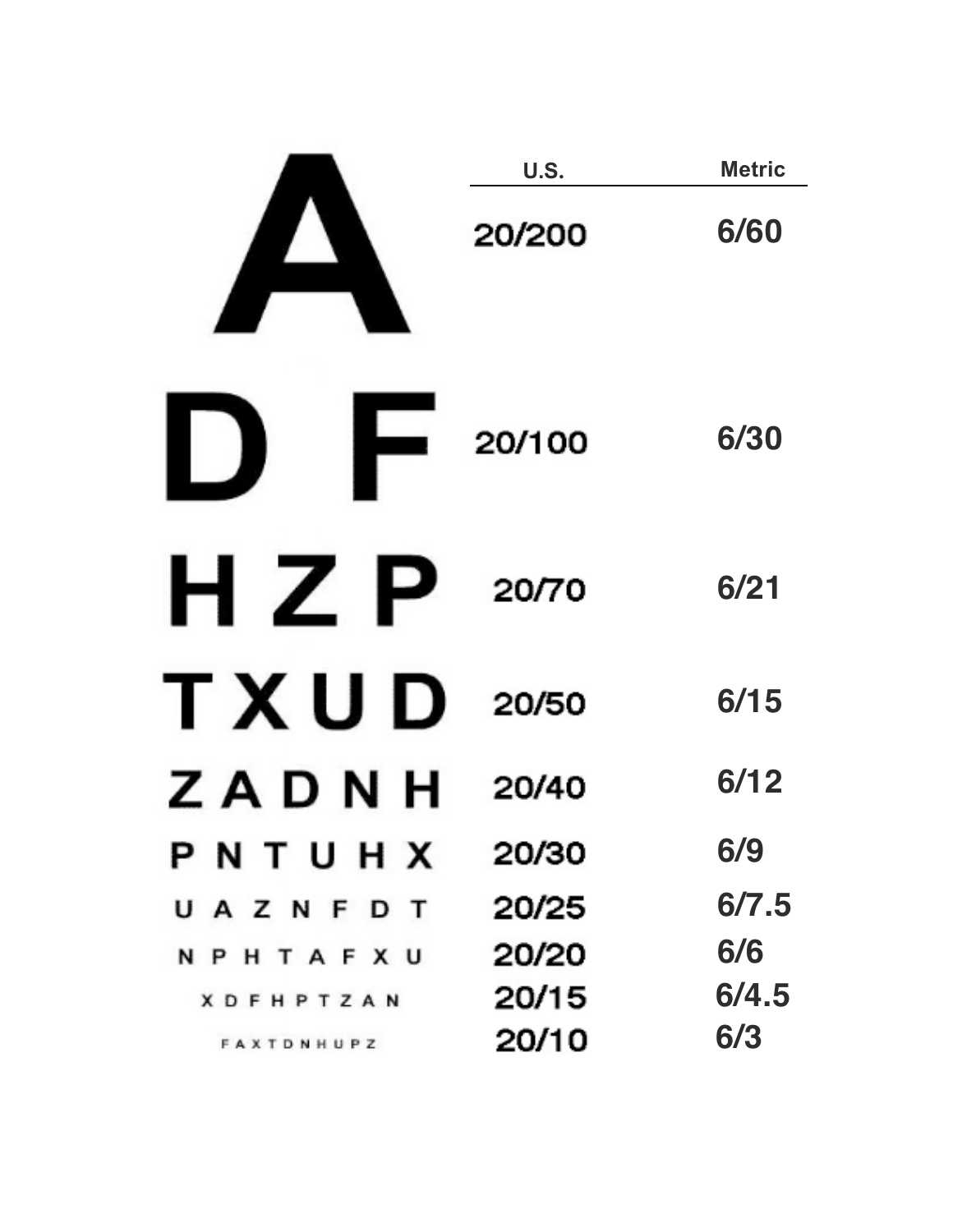#### **Contrast Sensitivity**

**Depending on print quality, the average healthy eye can identify most letters on line 5.** 

# R S K. **1** К - 1 н S **2** C **3 4 5 6 7**

Pelli, DG, *et al.* The design of a new letter chart for measuring contrast sensitivity. (Clinical Vision Sciences, 2(3):187-199. © 2014 D.G. Pelli and J.G. Robson)